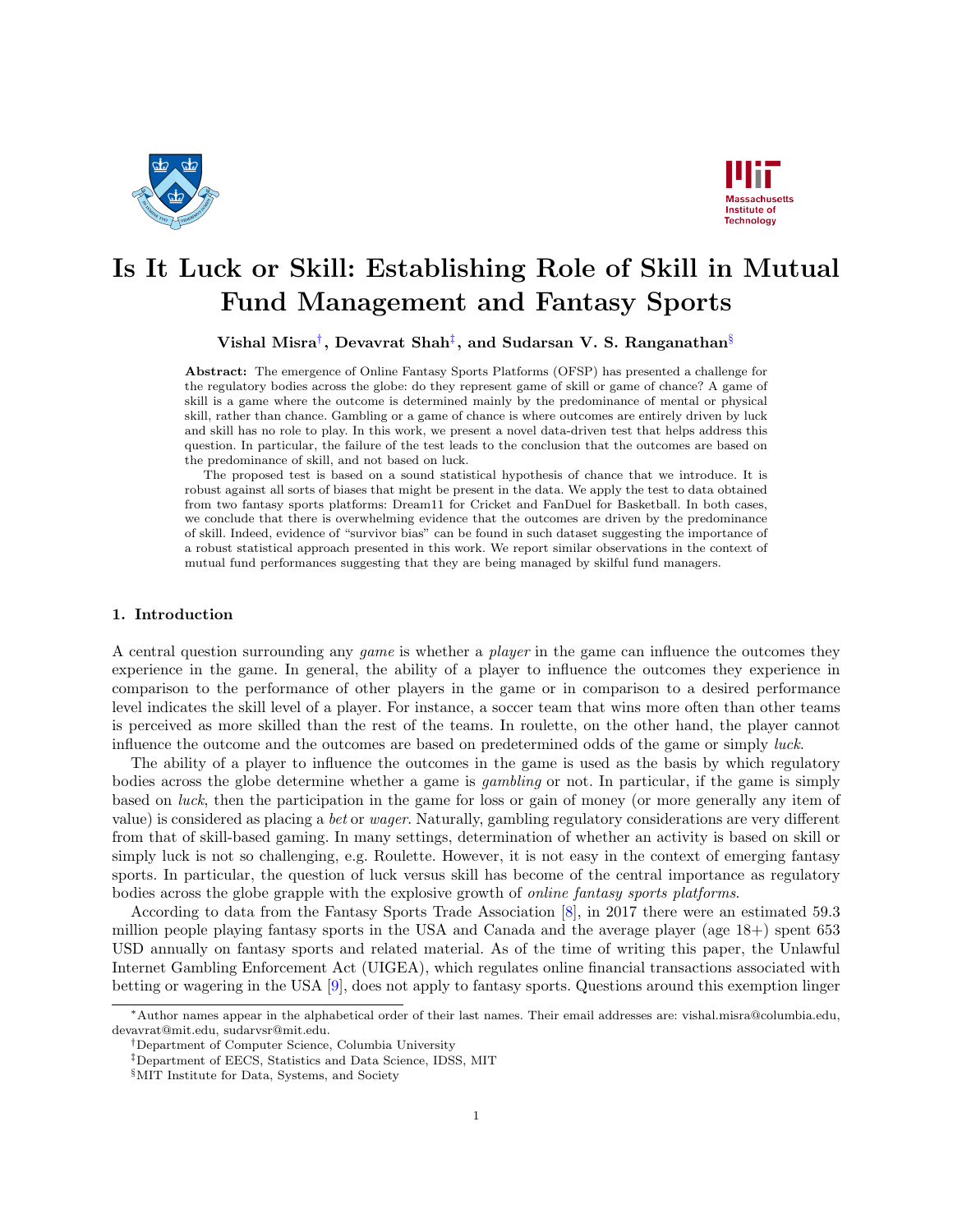and there are legal cases pending decisions in federal and state courts in the USA that pertain to the issues of regulating fantasy sports games.

Likewise, such considerations are becoming of central importance in other countries including India where fantasy cricket has become widely popular [\[10,](#page-11-2) [11\]](#page-11-3). Sports in India is undergoing rapid change and given India's large fan base and economic power the future holds enormous potential for sports-related activities. A report published by KPMG and the Federation of Indian Fantasy Sports  $(FIFS)^1$  $(FIFS)^1$ estimates that the user base (18+ year olds) of fantasy sports platforms crossed 70 million Indians in 2018. Participants in the nascent sport spent around \$ 1.73 billion ( $\bar{\mathbf{\mathsf{z}}}$  11,880 crore) in 2018.

Multiple High Courts in India and the Supreme Court of India has held Online Fantasy Sports (OFS) as 'Game of Skill' and clarified multiple times that OFS do not fall under the ambit of the Indian Public Gambling Act of 1867. The courts have specifically accorded the protection to the right to free trade and commerce guaranteed under Article 19(1) (g) of the constitution of India. There has been a recent landmark decision by the Supreme Court dismissing multiple SLPs filed against Dream11 on online fantasy sports format.

In summary, given the rapidly growing market of online fantasy sports and regulatory questions surrounding it, it is of urgent importance to develop a scientific and data-driven method that can help answer the question of luck versus skill in a comprehensive manner. As the main contribution of this work, we precisely address this challenge. Before we describe our contributions and their consequences, we review why this question is challenging and has remained unanswered thus far.

The Challenge. The fundamental challenge is the need to define what game of chance or luck means unambiguously. Given the involvement of luck or chance, it needs to be statistical in nature. Now if such a definition were available, the next challenge is to develop an appropriate statistical hypothesis test that verifies whether the outcomes are driven by luck. Such a hypothesis test needs to be based on available data. The available data might involve variety of biases and hence the test needs to be robust against such biases. Despite the importance and the urgent need for such a test, the above challenges have not been addressed thus far.

There have been various attempts made in the literature to address this challenge. We take note of work by Levitt et al. [\[6\]](#page-11-4) and by Getty et al. [\[3\]](#page-11-5) in the context of online fantasy sports. In particular, [\[6\]](#page-11-4) proposes a formal definition and an associated test for what it means for the outcomes to be driven by luck. In particular, they suggest that if answer to all the following four questions is 'no' then the game is a game of chance: (1) Do players have different expected payoffs when playing the game? (2) Do there exist predetermined observable characteristics about a player that help one to predict payoffs across players? (3) Do actions that a player takes in the game have statistically significant impacts on the payoffs that are achieved? and (4) Are player returns correlated over time, implying persistence in skill? The work in [\[3\]](#page-11-5) builds upon this framework, and in particular utilizes (4) as a guiding principle to propose a 'skill score' for the entire game based on the 'correlations' amongst players' performance over time. An attractive feature of 'skill score' proposed in [\[3\]](#page-11-5) is the ability to simultaneously compare the role of skill in different types of games, e.g. bicycling seems to be more skill driven than football.

At its core, the approach put forth in [\[6\]](#page-11-4) and [\[3\]](#page-11-5) relies on evaluating the player-centric distributional properties of the outcomes. In practice, the data available is likely to be biased. For example, as reported in [\[3\]](#page-11-5), in fantasy sports the individuals who end up having a losing streak tend to drop out while individuals who tend to win more continue to play. Furthermore, if a player starts the game in a losing streak, then they may not play a sufficient number of times that we need in order to compute the required metrics associated with such players with statistical significance. Losing streaks therefore inherently bias the datasets towards relatively skilled (or lucky) players. Subsequently, due to the biased sampling of data, the player-centric tests of [\[6\]](#page-11-4) and [\[3\]](#page-11-5) might suggest the role of skill even if the underlying game might be purely game of chance or luck. In short, we need statistical tests that are robust against the biases in the data generation.

Summary of Contributions. As the main contribution of this work, we address the above stated challenge: we propose a novel, unambiguous definition of luck and provide an associated data-driven hypothesis test that is robust to all sorts of biases in the data. Our definition of luck translates naturally to a formulation of a null hypothesis for our hypothesis test. Let each player of the fantasy sports game have distinct

<span id="page-1-0"></span><sup>&</sup>lt;sup>1</sup>The Federation of Indian Fantasy Sports (FIFS) is India's first and only Fantasy Sports self-regulatory industry body which presently constitutes 95% of the Online Fantasy Sports market in India.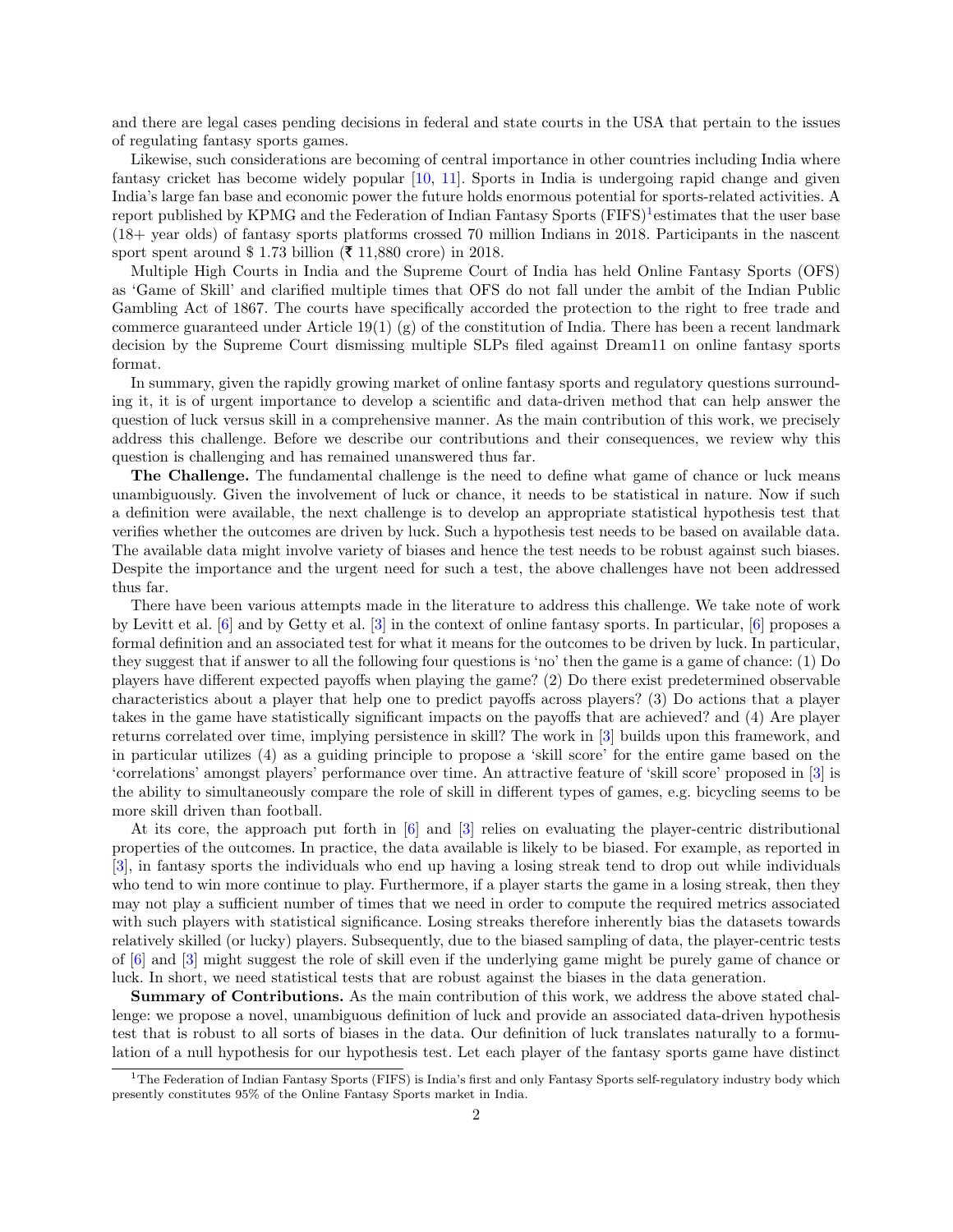identification in terms of numbers assigned. This can be simply hash of their unique names or pre-assigned by the platform. Now, when two players participate in a competition together, it results in their head-on or pair-wise comparison. If the player with smaller identity wins, then we count it as a head else we count it as a tail. This mechanism provides an ability to utilize all pair-wise comparisons resulting from all competitions by reducing the outcome of each of them to either head or tail. If our proposed hypothesis of luck holds, then head and tail are equally likely. For *distinct enough* player comparisons, if the hypothesis of luck holds then we effectively obtain a sequence of independent fair coin tosses. This distributional property is not impacted by any bias, variations in the number of contests that a player participates in, etc. That is, this translation of outcome of competitions data into heads/tails through pair-wise comparisons provides a robust statistic under the hypothesis of outcomes being driven by luck. We utilize the pair-wise comparisons obtained from the overall population to compute a test statistic that allows us to reject or fail to reject the hypothesis of luck.

We utilize the proposed approach to evaluate the role of luck in two fantasy sports platforms: Dream11 [\[12\]](#page-11-6) for Cricket, and FanDuel [\[13\]](#page-11-7) for Basketball. In both cases, we find overwhelming evidence that the outcomes are not driven by pure luck – skill has a role to play. For Mutual Fund performance data [\[14\]](#page-11-8), using our test we verify that indeed there is role of skill in the returns experienced in the mutual funds.

Organization. Section [2](#page-2-0) provides a formal description of the problem setting and our null hypothesis of luck. Section [3](#page-3-0) describes a simple test for the null hypothesis of luck and establishes its correctness. In Section [4,](#page-4-0) we put our framework to practice. In particular, we discuss the use of our method to evaluate the role of luck in fantasy cricket using data obtained from Dream11 and in fantasy basketball using data obtained from FanDuel. We also apply our test to the setting of mutual fund performance to verify whether the performance is driven by luck or skill. Section [5](#page-7-0) discusses survivor bias in fantasy sports games using a player-centric test statistic. Section [6](#page-10-0) presents our conclusions, discussion, and directions for future work. All proofs are relegated to the Appendix (supplementary material).

# <span id="page-2-0"></span>2. A Statistical Formulation of Luck

Formalism. We formally introduce the statistical definition of luck. We consider a setting where there is a universe of N participants or players with distinct identities. Without loss of generality, we shall enumerate them from 1 to N, i.e. identities of players are denoted as  $[N] = \{1, \ldots, N\}$ . As discussed earlier, in a game purely based on luck, a participant or player cannot have any influence on the outcomes of the game. In particular, when  $m \geq 2$  players make the same "bet", "wager", or participate in the same "competition", "tournament" or "contest", the relative ranking of their outcomes or performance in the contest is completely random. We formalize this notion as follows.

<span id="page-2-1"></span>**Definition 2.1** (Luck). Consider a competition induced by a contest between any  $m \geq 2$  players with identities  $a_1, \ldots, a_m \in [N]$ . Let  $\sigma : [m] \to [m] \in \mathbb{S}_m$ , where  $\mathbb{S}_m$  is the set of all possible m! permutations, denote the permutation or ranking of these m players based on the performance in the contest. That is,  $\sigma(i) \in [m]$  is the ranking of player  $a_i$  amongst m players participating in the competition. Then, in a game of pure luck  $\sigma$  is a random permutation with uniform distribution over any of the m! possible permutations.

Data. We observe data in the form of ranking of players across competitions. Specifically, we observe outcomes from M competitions. Competition  $i \in [M]$  has  $m_i$  players participating in it denoted by player identities  $a_1^{(i)}, \ldots, a_{m_i}^{(i)}$  where  $a_j^{(i)} \in [N]$  for  $j \in [m_i]$ . We observe the ranking  $\sigma^{(i)} : [m_i] \to [m_i] \in \mathbb{S}_{m_i}$  based on player performance for each competition  $i \in [M]$ . That is, player  $a_j^{(i)}$  in competition  $i \in [M]$  has rank of  $\sigma^{(i)}(j) \in [m_i].$ 

The Goal. Given the data as described above, the goal is to verify whether the hypothesis of luck holds or not. Specifically, we wish to develop a statistical test that can be evaluated using the available data. The test should help decide whether the hypothesis of luck be rejected and if so, with what confidence. The outcome of the test ought to be robust with respect to all sorts of biases within the data including those mentioned as a challenge in prior work, cf. [\[6,](#page-11-4) [3\]](#page-11-5).

Useful Bits. We propose to utilize the following binary variables from pair-wise comparisons: given a competition  $i \in [M]$  with  $m_i$  players within it assume without loss of generality that  $a_1^{(i)} < a_2^{(i)} < \cdots < a_{m_i}^{(i)}$ .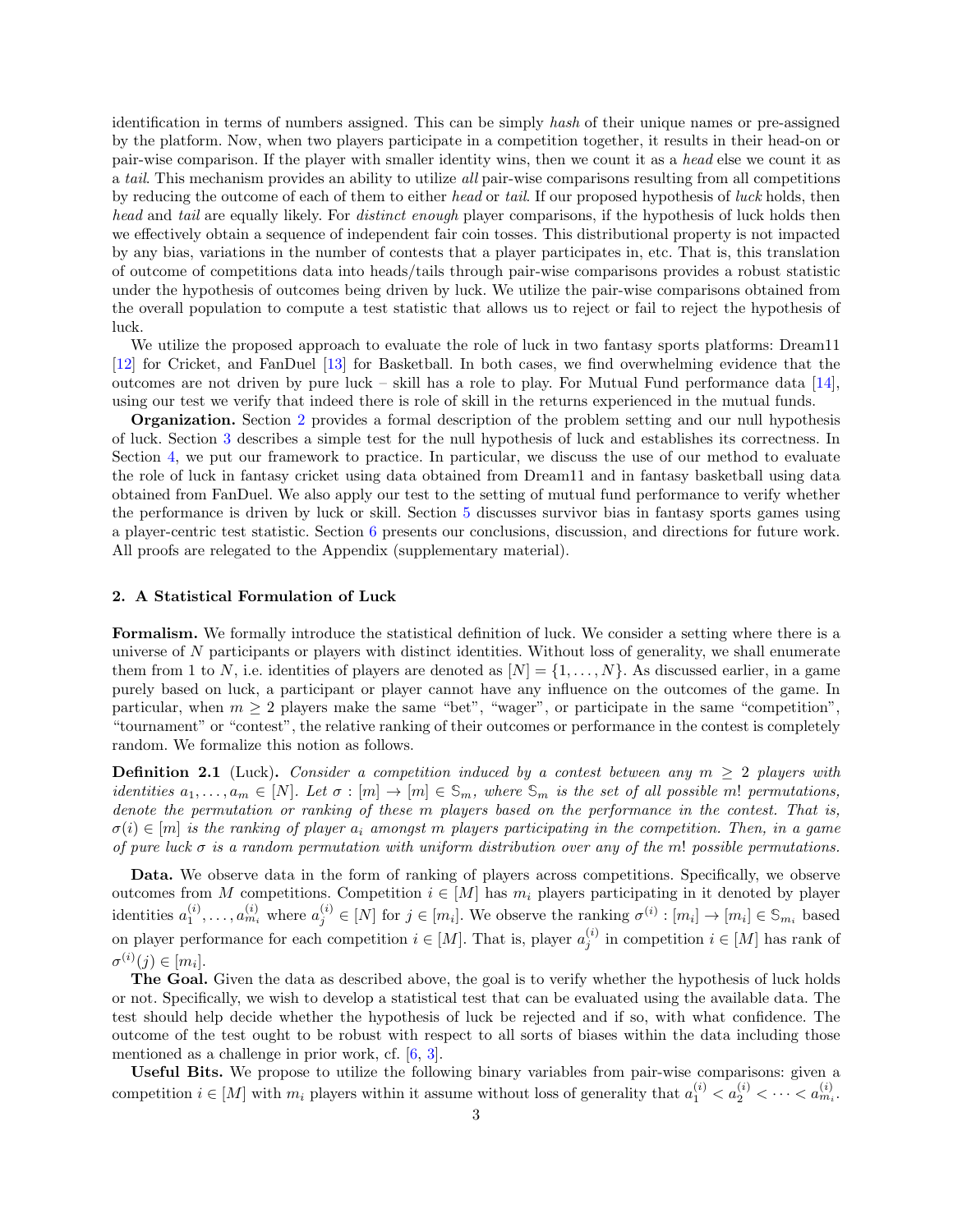For any  $\ell, \ell' \in [m_i]$  such that  $\ell < \ell'$  define the binary variable  $Z_{\ell, \ell'}^{(i)}$ 

<span id="page-3-2"></span>
$$
Z_{\ell,\ell'}^{(i)} = \begin{cases} 1 & \text{if } \sigma_\ell^{(i)} < \sigma_{\ell'}^{(i)}, \\ 0 & \text{otherwise.} \end{cases} \tag{1}
$$

Note that  $\ell < \ell'$  means that  $a_{\ell}^{(i)} < a_{\ell'}^{(i)}$  since we assume  $a_1^{(i)} < a_2^{(i)} < \cdots < a_{m_i}^{(i)}$ . Hence, the binary variable is equal to 1 when the player with the smaller identification number wins and is equal to 0 otherwise.

The following proposition provides the distributional characterization of the binary variables  $Z_{\ell,\ell'}^{(i)}$  under the hypothesis of luck.

<span id="page-3-1"></span>**Proposition [2.1](#page-2-1).** Let the hypothesis of luck as defined in Definition 2.1 be satisfied. Then, for any  $i \in [M]$ and  $\ell, \ell' \in [m_i]$  with  $\ell < \ell', Z_{\ell, \ell'}^{(i)}$  is a binary random variable with  $\Pr(Z_{\ell, \ell'}^{(i)} = 1) = \frac{1}{2}$ , and  $Z_{\ell, \ell'}^{(i)}$  is independent of all  $Z_{j,j'}^{(i')}$  for  $i' \neq i \in [M]$  with  $j < j' \in [m_{i'}]$ . Further, for a given  $i \in [M]$ ,  $Z_{2k}^{(i)}$ .  $\sum_{2k-1,2k}^{(i)}$ ,  $1 \leq k \leq \lfloor m_i/2 \rfloor$  are mutually independent.

# <span id="page-3-0"></span>3. A Hypothesis Test For Luck

We present a simple statistical hypothesis test with a test statistic that can be directly evaluated from the data. In particular, Proposition [2.1](#page-3-1) suggests a natural test statistic. Given ranking of players over M competitions, let  $Z_{2k}^{(i)}$  $2k-1,2k, \ 1 \leq k \leq \lfloor m_i/2 \rfloor$  be  $\lfloor m_i/2 \rfloor$  pair-wise comparisons obtained as per [\(1\)](#page-3-2) for competition  $i \in [M]$ . Define

$$
S_M \triangleq \sum_{i=1}^M \sum_{k=1}^{\lfloor m_i/2 \rfloor} Z_{2k-1,2k}^{(i)}.
$$

Then, from Proposition [2.1,](#page-3-1) under the hypothesis of luck it follows that  $S_M$  is a Binomial random variable with parameters  $n = \left(\sum_{i=1}^{M} \lfloor m_i/2 \rfloor\right)$  and  $p = \frac{1}{2}$ . We propose test statistic  $T_M^{\text{naive}}$ , defined as

<span id="page-3-3"></span>
$$
T_M^{\text{naive}}(n) \triangleq \frac{2(S_M - \frac{n}{2})}{\sqrt{n}}.\tag{2}
$$

This leads to the following rejection criterion for the hypothesis of luck.

Rejection Criterion for Naive Test Statistic. The hypothesis of luck, as defined in Definition [2.1,](#page-2-1) is rejected with p-value

$$
\Pr\left(\left|B\big(n,0.5\big)-\frac{n}{2}\right| > \frac{1}{2}\sqrt{n}|T_M^{\text{naive}}(n)|\right),\right.
$$

where  $B(n, 0.5)$  is a Binomial random variable with parameters  $n \ge 1$  and 0.5. The Appendix (supplementary material) presents approaches to evaluate  $Pr\left(\left|B(n, \frac{1}{2}) - \frac{n}{2}\right| > t\right)$  for Binomial distribution with parameters  $n, \frac{1}{2}$  with  $t \geq 0$ . Namely, we make use of the standard central limit theorem for Bernoulli random variables, Hoeffding's inequality, and Monte-Carlo probability estimation.

Robustness Against Biases in the Data. As noted in Proposition [2.1,](#page-3-1) the pair-wise comparisons obtained are independent of the players participating in the contest and are independent of the ranking of players in other contests under the null hypothesis of luck. Hence, the test statistic [\(2\)](#page-3-3) is not affected by any biases in the underlying dataset. If the null hypothesis was true, the test statistic will capture this (given the dataset is large enough) since it is computed at the population level and is different from player-centric metrics, which can be affected by biases in the data, as considered in the prior literature.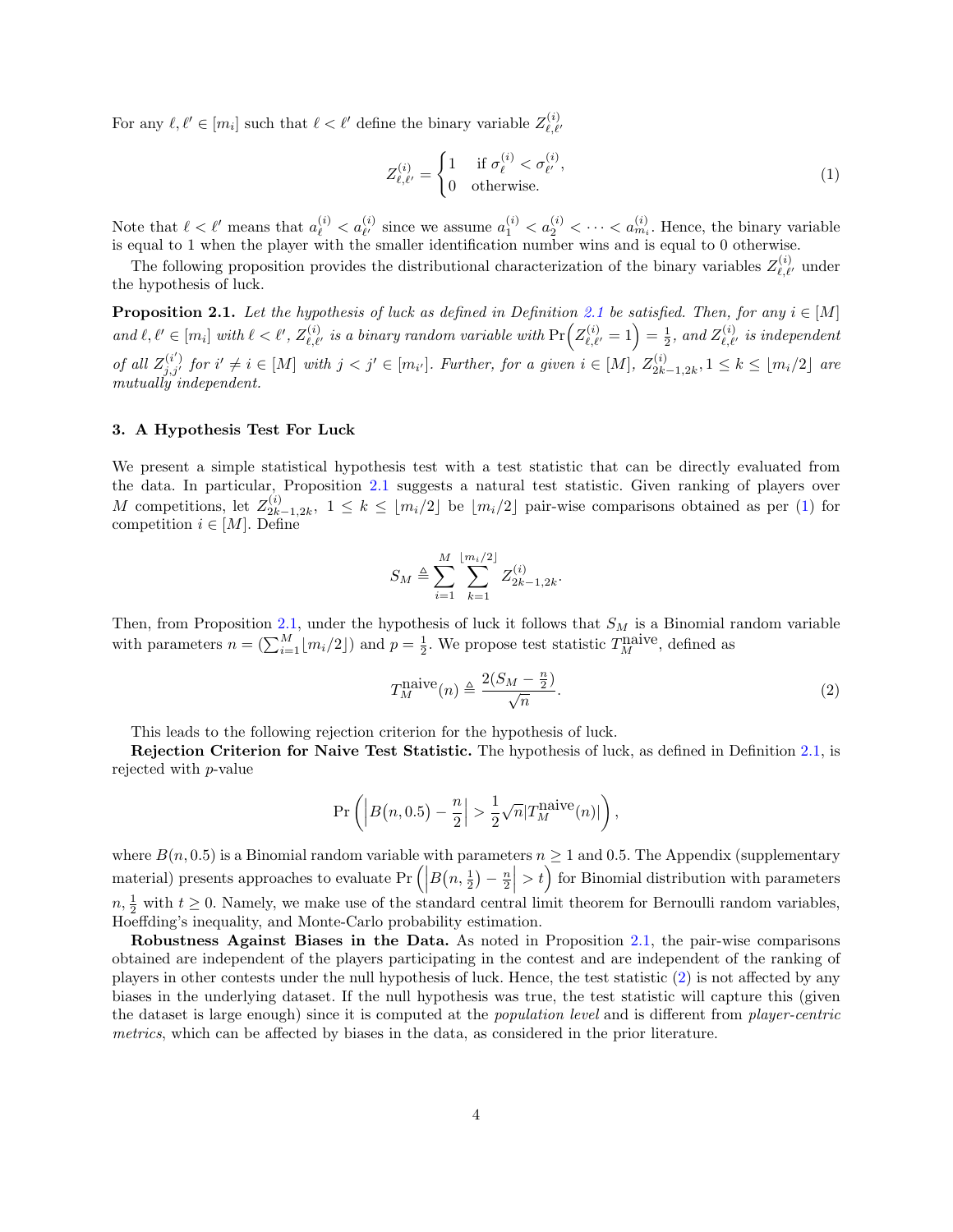<span id="page-4-2"></span>

| Year         | $Comparison = 1$ | <b>Total Comparisons</b> |
|--------------|------------------|--------------------------|
| 2013         | 21,989           | 43,388                   |
| 2014         | 126,003          | 247,536                  |
| 2015         | 838,554          | 1,607,414                |
| 2016         | 7,881,168        | 14,836,570               |
| Full dataset | 8,864,463        | 16,731,783               |

TABLE 1 Pair-wise comparison statistics.

#### <span id="page-4-0"></span>4. Data Analysis and Results

In this section, we put our statistical hypothesis test to practice. We use our framework to verify whether the outcomes of the fantasy sports, Cricket and Basketball, as well as stock market through mutual funds are driven by luck or there is a role of skill. We note that all the experiments reported here are using the naive statistic that is described in Section [3](#page-3-0) as we have sufficient data and do not need the further refined test. We refer the reader to Appendix (supplementary material) for the methods used to compute the p-values in this section.

#### 4.1. Fantasy Cricket

Data. Dream11 [\[12\]](#page-11-6) is a fantasy sports platform with Cricket being an extremely popular fantasy sport amongst the players on the platform. A player of the fantasy sport participates in a competition or a contest by entering one or more fantasy teams in a round. Each round is associated with an actual real-life cricket game and players on the platform are allowed to submit multiple teams (up to 6 different) to any number of contests that are open within the round. A contest could be as small as a head-to-head (2-player) or as large as thousands of players. The team that a player enters in a contest receives points or a score based on the outcome of the associated physical game. This scoring leads to a ranking of players in each contest.

We obtained a dataset<sup>[2](#page-4-1)</sup> containing all such rounds, the players (in an anonymized manner) who participated, and their performance in each contest that they participated across all the rounds. The dataset contains the data of all rounds within the four calendar years from 2013 to 2016.

Since players are allowed to submit the same team to different contests in a round there is an inherent dependency among contests in a round. Therefore, we ranked the players at the round level by considering the best-scoring team that a player submitted across all contests in a round. In this fashion, the full dataset contains a total of 3700 rounds with an average of 4400 players in each round. Approximately half of these rounds were in the calendar year 2016, a third of the rounds were in the year 2015 and the 2013 and 2014 datasets are a small fraction of the overall dataset. On obtaining the round-level ranking of players, each round is now represented by an array of ranks and an array of the associated player IDs that we then use directly to obtain pair-wise comparison random variables. In the following, we may refer to a round of a Dream11 as a contest or a competition for simplicity.

Results. Table [1](#page-4-2) provides the pair-wise comparison statistics obtained from the data following the setup described in Section [2.](#page-2-0) We describe how many total comparisons were extracted from the data using method of Section [3](#page-3-0) and how many of it were equal to 1. Using the data presented in Table [1,](#page-4-2) we can obtain the naive test statistic as described in Section [3](#page-3-0) and evaluate the p-value for rejecting the luck hypothesis as described using methods in Appendix (supplementary material); we present these p-values in Table [2.](#page-5-0) Since the dataset for the year 2013 is small, we utilize Monte-Carlo estimation to obtain an accurate  $p$ -value. For years 2014-2016, the dataset is larger and hence we utilize Hoeffding's inequality to compute the upper bound as reported. As can be seen, across years and for the entire dataset, the hypothesis of luck is overwhelmingly rejected. In particular, the data presents strong evidence that the outcomes of the fantasy cricket game administered by Dream11 are not driven by pure luck and skill has role to play.

<span id="page-4-1"></span><sup>&</sup>lt;sup>2</sup>The dataset was obtained from Dream11 for research purposes. Please contact Dream11 at policy@dream11.com to request data for research purposes.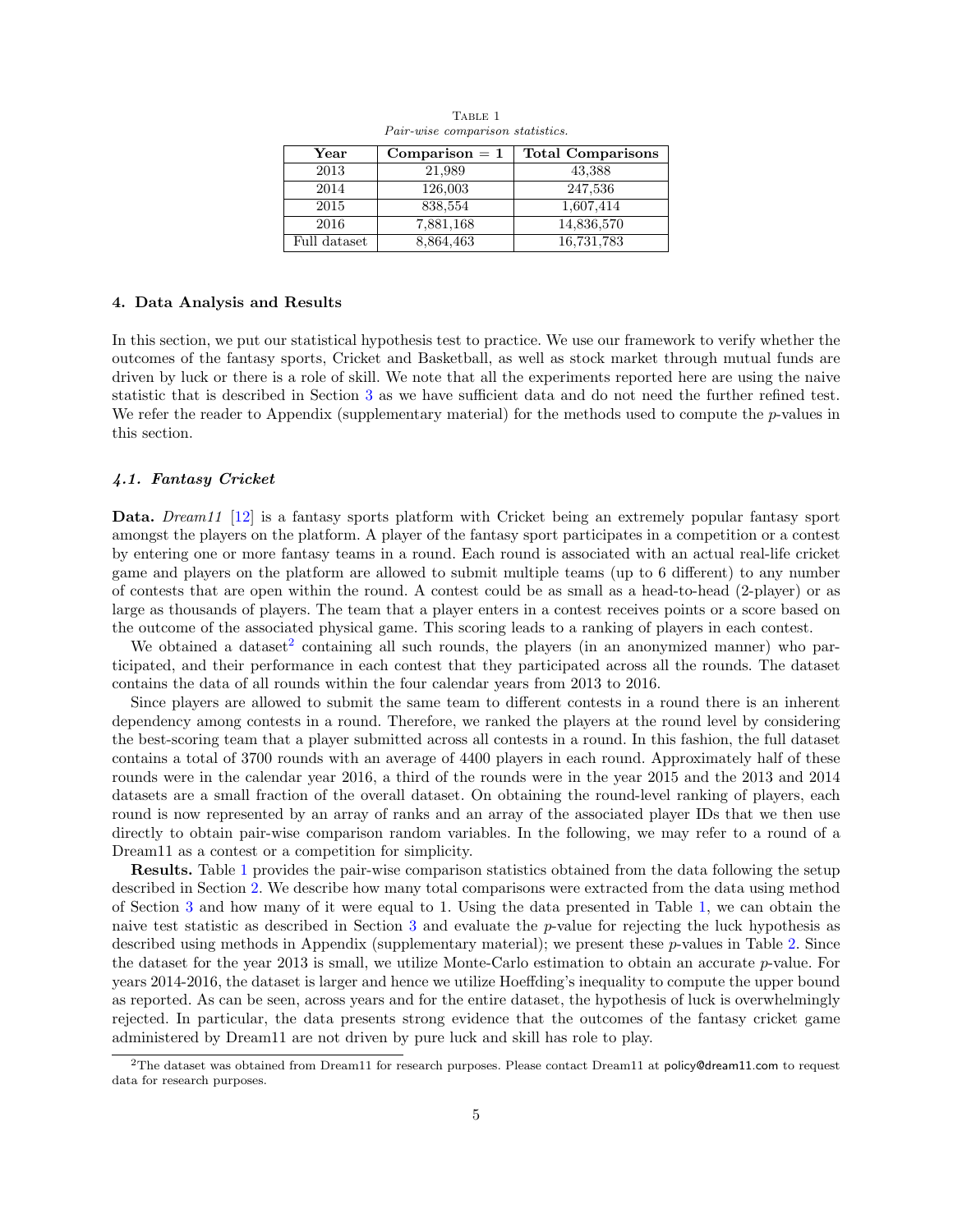#### TABLE 2

<span id="page-5-0"></span>p-values obtained for the Dream11 Fantasy Cricket dataset. As can be seen, the outcomes do not resemble pure luck and clearly suggest that there is role of skill. Note: A p-value of 0 reflects that within the precision of floating point on computer, it is less than smallest possible positive value.

| Year         | $p$ -value for Hypothesis of Luck |  |
|--------------|-----------------------------------|--|
| 2013         | 0.0046                            |  |
| 2014         |                                   |  |
| 2015         |                                   |  |
| 2016         |                                   |  |
| Full dataset |                                   |  |

Further Verification via Bootstrap and Comparison To Pure Luck. To evaluate the distribution of induced p-values for the test statistic, we utilize the standard approach of bootstrap, cf. [\[2\]](#page-11-9). The natural comparison is with the p-value distribution under the hypothesis of luck which is, by definition, uniformly distributed over  $[0, 1]$  (the logarithm of such p-values is distributed as the negative of an exponential random variable with parameter 1).

Given the large size of dataset, we simulate bootstrap by selecting a random sample of size 80%. In particular, we sample each competition with probability 0.8 independently. From this sub-sampled dataset, we extract pair-wise comparisons, produce test statistics and compute the associated  $p$ -values using the central limit theorem. We plot the computed p-values across a number of such trials. As a representative example, we present the resulting histogram for data from year 2014 in Figure [1.](#page-6-0) Notice that the plot is in log-scale along the x-axis to allow for a finer view of the  $p$ -value distribution.

As seen from the histogram, the distribution of the logarithm of the p-values is far from the distribution of the negative of an exponential random variable. This further confirms our summary conclusion: the dataset of Dream11 players rejects the hypothesis of pure luck and skill ought be involved in the outcomes.

#### 4.2. Fantasy Basketball

Data. FanDuel [\[13\]](#page-11-7) is a fantasy sports platform with an active fantasy Basketball player base. The platform administers, among other major sports fantasy games, a fantasy game based on the actual National Basketball Association (NBA) games. We obtained a subset of the dataset utilized in the earlier research study [\[3\]](#page-11-5). The dataset contains fantasy basketball competitions held during the 2014-2015 NBA Basketball season. These competitions are called head-to-head contests. Specifically, in each contest a fantasy sports player enters a team and the team receives scores or points based on the performance of the actual game, just like in the setting of Dream11 [\[12\]](#page-11-6) dataset. Each contest corresponds to a game-week and the teams submitted by players are scored based on the performance of the athletes in that game-week. The data is anonymized but each fantasy player has a consistent player identifier. For each competition, we obtain the score of a given player's entry within the head-to-head competition. This allowed us to create a ranking of players within a competition. Using this ranking we extract pair-wise comparisons, produce test statistics and evaluate the p-value for the null hypothesis of luck. The contest sizes are moderate in that each contest contained anywhere between 112 and around 7200 players.

Results. The dataset contained 397 competitions. Players that participated in a contest to match-up against players in the same contest in a head-to-head fashion were allowed to participate in more than one head-to-head match-up in a given contest. The dataset that we obtained does not contain the information of the list of opponents that each player participated against in head-to-head match-ups in a given contest. Therefore, we used the best possible score of all the teams submitted by each player in the contest as a proxy for the rank ordering of the players in the contest. Using this ranking we extract pair-wise comparisons, produce test statistics, and evaluate the  $p$ -value for the null hypothesis of luck. The resulting test statistic is based on a total of 810, 776 comparisons of which 404, 389 take the value 1. We find using the test statistic from Section [3](#page-3-0) that the hypothesis of luck is rejected with a p-value of 0.0273. We computed this p-value using Monte-Carlo simulation because of the smaller data size. We note that the central limit theorem approximation resulted in a  $p$ -value of 0.0264, which is very close to the numerically simulated  $p$ -value.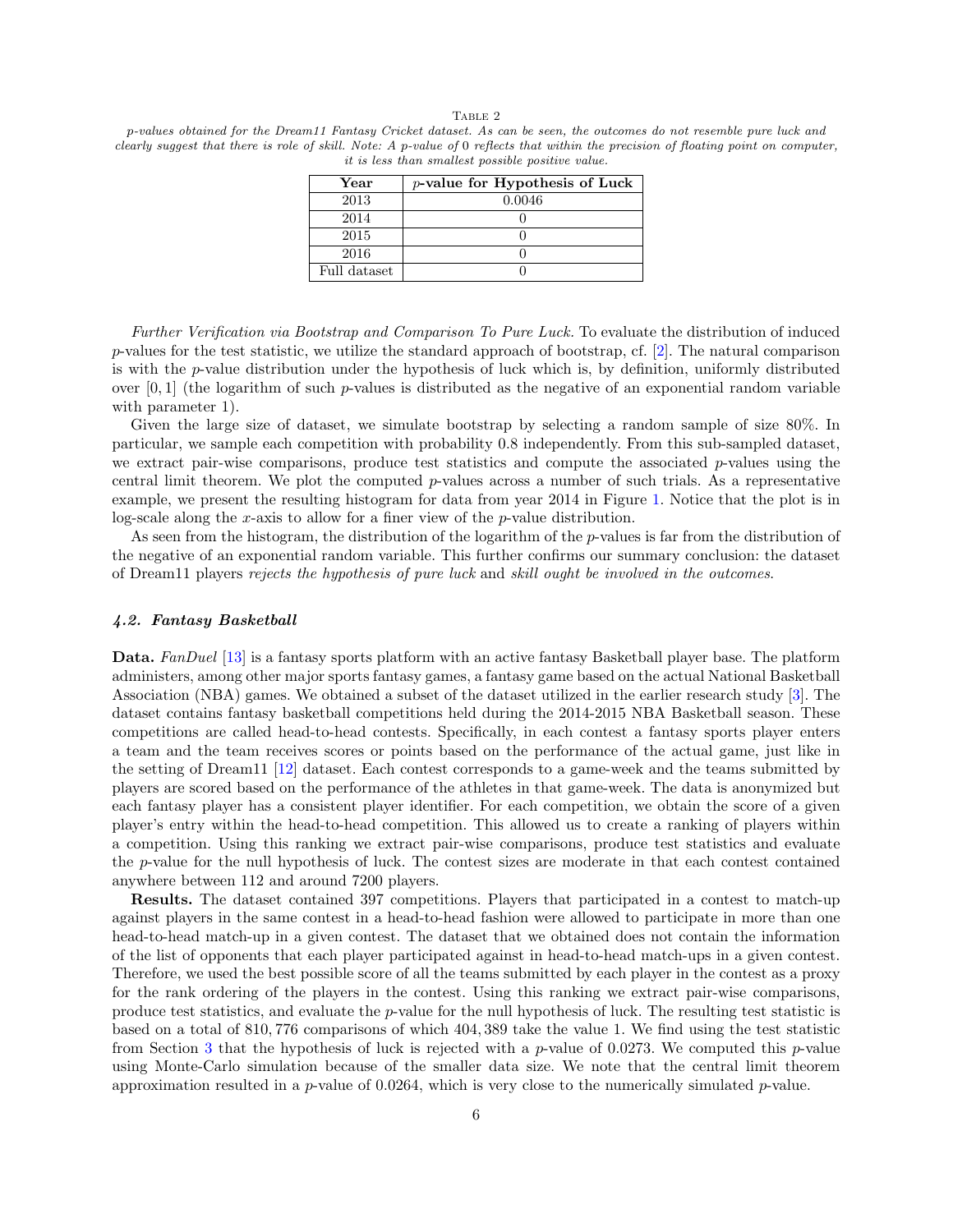<span id="page-6-0"></span>

Fig 1: p-value histogram using bootstrap method over Dream11 dataset for year 2014.

We also obtain the *p*-value histogram by performing bootstrap sampling using 80% sampling rate. Figure [2](#page-7-1) shows the p-value histogram thus obtained by using p-values obtained using the central limit theorem. The p-value histogram, coupled with the p-value of the overall dataset, clearly leads to the conclusion that the hypothesis of pure luck should be rejected and some level of skill ought be involved in the outcomes of FanDuel's fantasy basketball.

# 4.3. Mutual Funds

Data. The Center for Research in Security Prices (CRSP) Survivor-Bias Free US Mutual Fund Database [\[15\]](#page-11-10) contains mutual fund performance data over the past few decades. We obtained the monthly performance data from this database for years 2005 through 2018 using Wharton Research Data Services (WRDS) [\[14\]](#page-11-8). We considered monthly returns of the mutual funds for this period and therefore we analyzed 168 virtual contests where a contest consists of the monthly return of the mutual funds over a single calendar month. The dataset contains performance of 55,789 mutual funds.

Results. We now turn our attention to the question of luck vs. skill in managing a mutual fund. It is worth noting that the size of each contest in this dataset is very large since all active mutual funds in a given month are participants in a contest. Specifically, the smallest contest size is 19, 345 and the largest contest size is 32, 671. As before, following our framework of ranking, we extract pair-wise comparison statistics and evaluate p-values. We obtain a total of  $4,574,144$  comparisons of which  $2,282,693$  have the value 1. Using the approach suggested in Section [3,](#page-3-0) we find that the hypothesis of pure luck driving performance of mutual funds can be rejected with a p-value of  $4 \times 10^{-5}$ . This p-value was obtained using the central limit theorem; Hoeffding's inequality resulted in an upper bound of  $4 \times 10^{-4}$ .

Using bootstrap sampling with sampling rate of 80%, we find the p-value histogram (obtained using  $p$ -values computed via the central limit theorem) that is shown in Figure [3.](#page-8-0) From the overall  $p$ -value and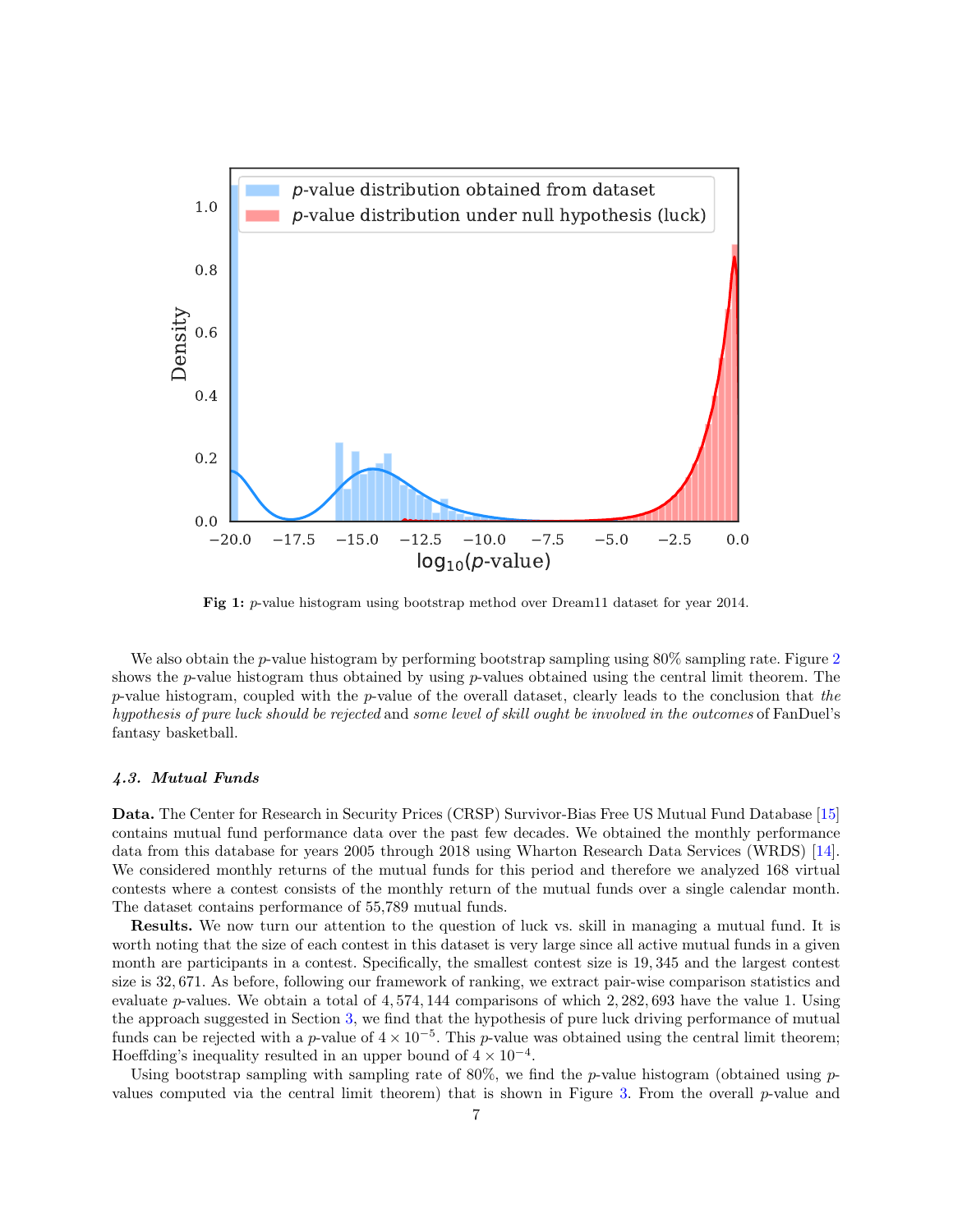<span id="page-7-1"></span>

Fig 2: p-value histogram for the Fanduel basketball fantasy dataset.

 $p$ -value histogram, we can conclude that for the overall mutual fund performance the hypothesis of pure luck should be rejected and some level of skill ought be involved in their performances.

### <span id="page-7-0"></span>5. Survivor Bias

The discussions thus far utilize our approach for aggregating pair-wise comparison statistics across all players and competitions. As discussed, our hypothesis test is not impacted by behavioral biases such as the survivor bias where winners end up playing more compared to losers. We utilize the Dream11 dataset to inspect empirically whether such a phenomenon exists in reality or not.

To that end, we shall utilize a player-centric approach. In particular, for any given player  $i \in [N]$ , we count the number of head-to-head or pair-wise comparisons with other players across all contests in which player i has participated. Specifically, consider the subset of all contests  $M_i \subset [M]$  in which player i has participated. For any given contest  $j \in M_i$ , and for any player  $i' \neq i \in [N]$  that has participated in the contest j, we assign score  $1, \frac{1}{2}$ , or 0 to player i if they outperform player i', player i ties in performance with  $i'$  or player  $i'$  outperforms player i, respectively.

For player i, we compute the normalized score in [0, 1] for each contest  $j \in M_i$  by adding such pair-wise scores in the contest and dividing by the number of other players in that contest. Let  $k_j$  be the total number of players in contest  $j \in M_i$  (including player i). Then, the normalized score of player i in contest j (assuming ties are resolved at random), denoted  $W_j$ , is uniformly distributed with possible values  $0, \frac{1}{k_j-1}, \ldots, \frac{k_j-2}{k_j-1}$  $\frac{\kappa_j-2}{k_j-1}, 1$ under the null hypothesis of luck. The expected value of  $W_j$  under the null hypothesis of luck is

$$
\mathbb{E}[W_j] = \sum_{i=0}^{k_j-1} \frac{i}{k_j-1} \cdot \frac{1}{k_j}
$$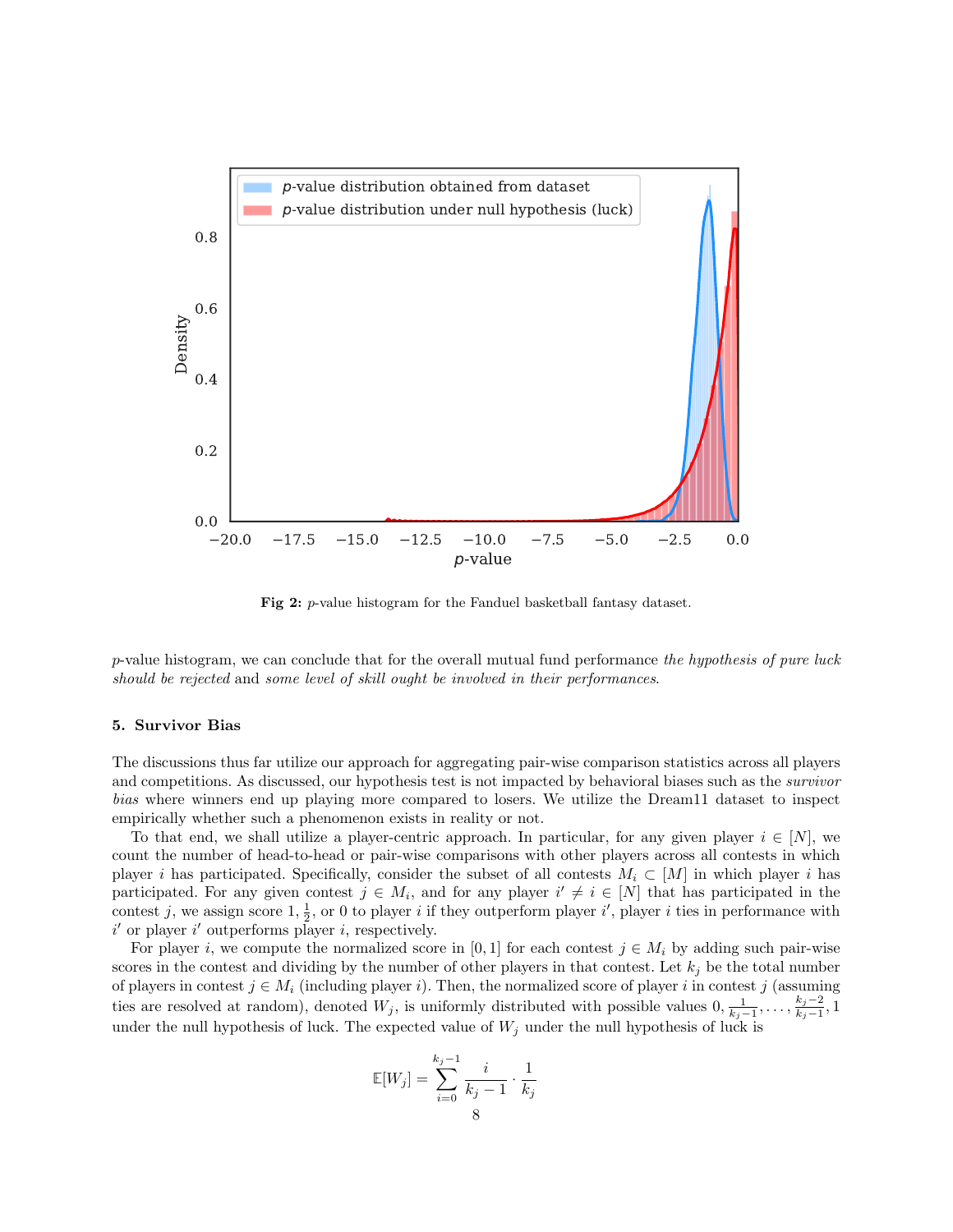<span id="page-8-0"></span>

Fig 3: p-value histogram for the mutual fund dataset.

$$
=\frac{1}{k_j(k_j-1)}\sum_{i=0}^{k_j-1}i=\frac{1}{2}.
$$

It can also be computed that the variance of  $W_j$  is

$$
Var(W_j) = \frac{1}{12} \cdot \frac{k_j + 1}{k_j - 1}.
$$

Note that  $\text{Var}(W_j) \approx \frac{1}{12}$  when  $k_j$  is very large, which is the case in the Dream11 dataset. Hence  $W_j$  behaves like a continuous uniform random variable when the contest sizes are large. By the central limit theorem, under the null hypothesis the random variable

$$
T_i \triangleq \frac{\sum_{j=1}^{|M_i|} W_j - \frac{|M_i|}{2}}{\sqrt{\sum_{j=1}^{|M_i|} \text{Var}(W_j)}}
$$

tends to a Gaussian with mean 0 and variance 1.

With this player-centric approach, we sample 500,000 players at random from the Dream11 dataset and compute their statistics  $T_i$  as defined. The empirical distribution of the statistics of this random set of 500,000 players for the actual data and the corresponding luck dataset (obtained by sampling a random ranking array for each round) are plotted in Figure  $4$  – the two distributions show a significant difference. The empirical dataset for Dream11 has a significantly higher number of players with negative scores when compared to pure luck. We can also see that the right tail for the Dream11 dataset is a lot more spread out as compared to the luck dataset. This is significant as the right tail, i.e. players that perform better than predicted under the luck hypothesis, is evidence that skill plays a role in the performance of players. As discussed earlier, this could simply be due to the bias in data such as the survivor bias.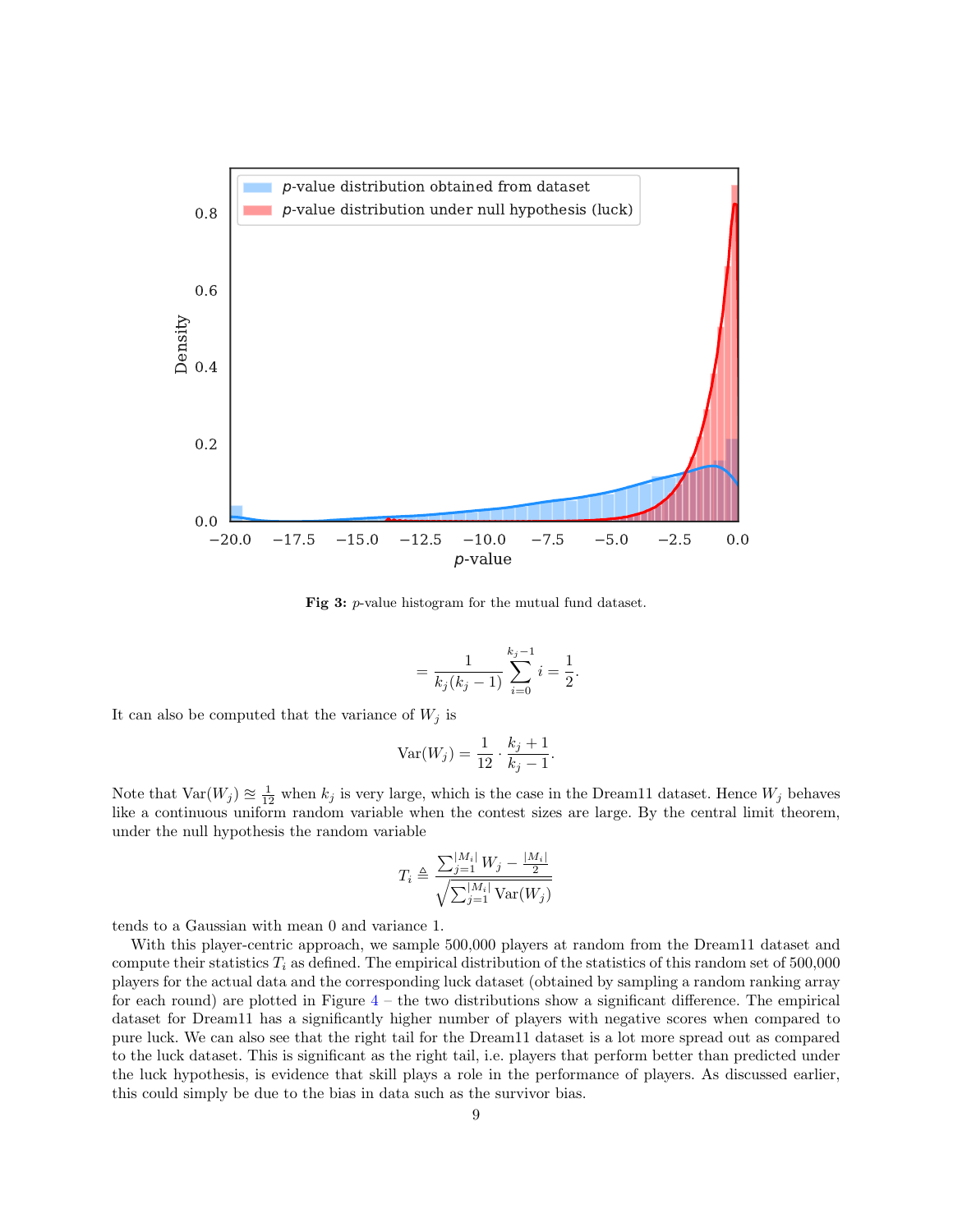<span id="page-9-0"></span>

<span id="page-9-1"></span>Fig 4: Distribution of statistic  $T_i$  of 500,000 random players in the Dream11 dataset and the emulated luck dataset.



Fig 5: Scatter plot of statistic  $T_i$  vs number of rounds played.

To that end, Figure [5](#page-9-1) explores survivor bias in the Dream11 dataset. It is conceivable that in fantasy sports players might have "equal skill", and a few players simply get unlucky, lose a few contests and then leave, leaving the system biased in favor of players who got "lucky" and won. However, if the hypothesis of pure luck is true then after a sufficient number of contests that "luck" should revert. In Figure [5](#page-9-1) we present a scatter plot of the statistic  $T_i$  plotted against the number of contests played for a random sample of 10,000 players. We can see clearly an increasing trend, i.e. players who win a lot play a lot and keep winning, indicating that skill plays a role in the outcomes. Therefore, while the dataset does have a survivor bias, it reinforces the presence of skill as skillful players keep playing and winning and do not revert to the scenario predicted by a game of "luck".

#### 5.1. Predominance of Skill

The player-centric view helps empirically confirm survivor bias as discussed. However, it also appears to suggest existence of players with superior performance or "predominant skill". To that end, we define the "predominant skill" of the games as follows.

**Definition 5.1** (Predominant Skill). A game is said to have pre-dominant skill at least  $s$  at level  $x$  if the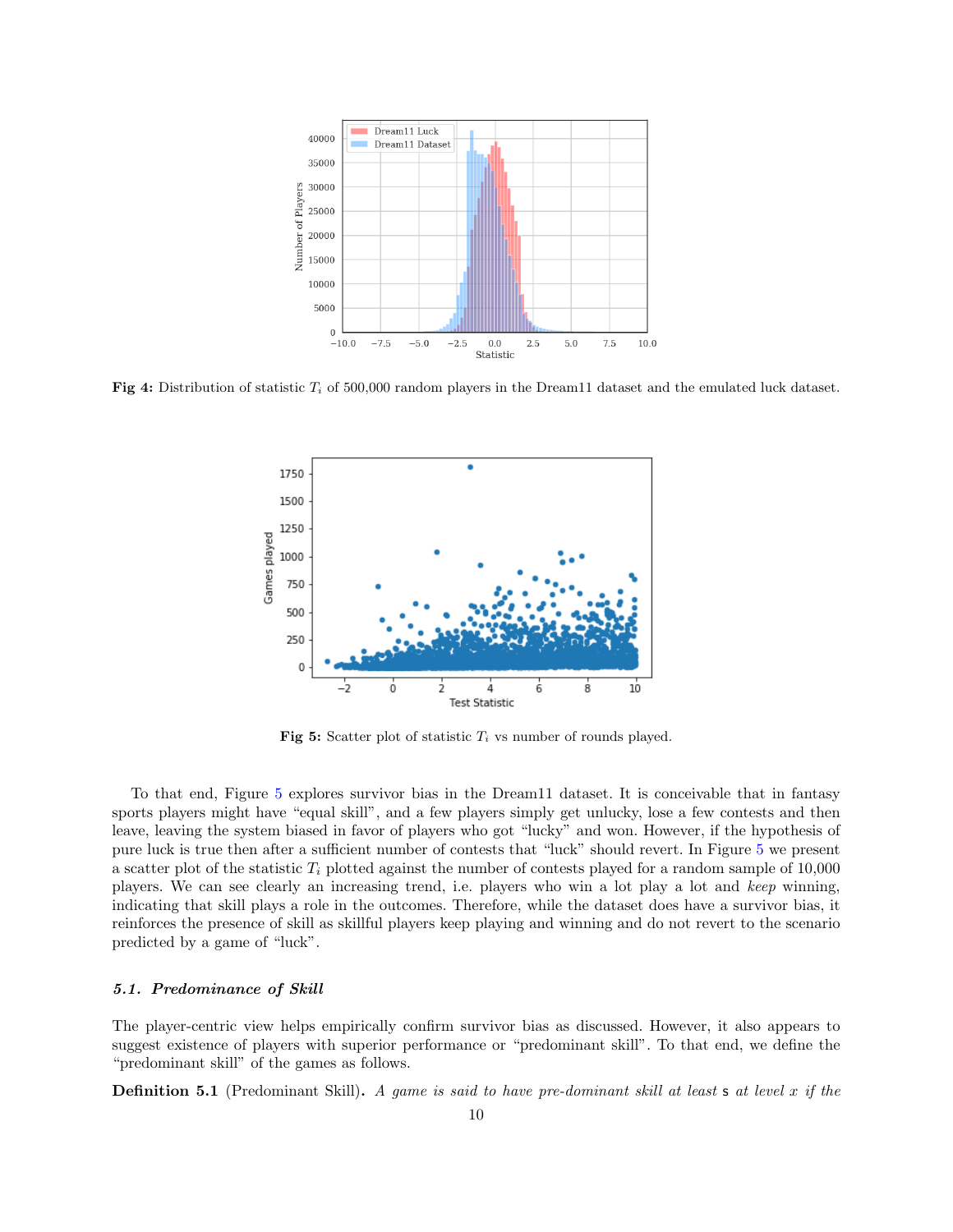<span id="page-10-1"></span>

Fig 6: Predominance of Skill.

fraction of empirical statistic  $T_i > x$  is at least  $s \times (1 - \phi(x))$  where  $\phi(x)$  is the CDF of the standard normal distribution.

In other words, the predominance of skill represents how "heavy" the tail of the empirical distribution of player scores is when compared to that predicted by the standard normal distribution. A predominant skill score of 1 at a level  $x > 0$  represents the pure luck case, and a score higher than 1 indicates a game of skill.

As we can see in Figure [6,](#page-10-1) the Dream11 data *strongly* indicates a predominance of skill. While the luck data indicates a score of 1 around the mean, as predicted by CLT (with a slight decline as we go further into the tail because of a limited number of samples – for any finite dataset the support of the distribution of the statistic will be bounded). However, for the Dream11 data we see the predominant skill go  $up$  as we go further out in the tail. For instance, at 3 standard deviations away from the mean we find at least 175 times as many players with the statistic  $T_i > 3$  as compared to that predicted by CLT, and that is without even accounting for the finite sample effect. A similar effect is seen for the Mutual Funds data, though the effect is less pronounced as compared to the Dream11 data.

### <span id="page-10-0"></span>6. Conclusion

In this work, we developed a robust statistical framework for evaluating hypothesis of luck in a data-driven manner. Our work takes inspiration from prior works [\[6\]](#page-11-4) and [\[3\]](#page-11-5), but overcomes their limitations by presenting a statistical test that is robust to variety of biases induced in data as well as provides test statistics that can be evaluated from data with provable performance guarantees.

We applied our test to the setting of fantasy sports and stock market. In particular, using data from Dream11, a fantasy cricket platform, we find that the test fails  $(p$ -value of 0 upto floating point precision) across years, suggesting that skill has a role to play in the fantasy cricket sports on Dream11 platform. A similar conclusion is found (p-value of 0.0264) using data from FanDuel, a fantasy Basketball platform. Using data about various mutual funds (2005 to 2018), we find that skill has role to play (p-value of  $4 \times 10^{-5}$ ) in managing mutual funds. A further analysis of the Dream11 data where we test individual player performance reveals a predominance of skill in that dataset, where there is a direct and positive correlation between player performance and the number of contests played.

We strongly believe that our work should provide a robust, data-driven tool for regulatory bodies to decide that fantasy sports is based on predominance of skill and not based on pure luck. In particular, our refined test statistics are aimed at getting as much information as possible from given observations, and therefore,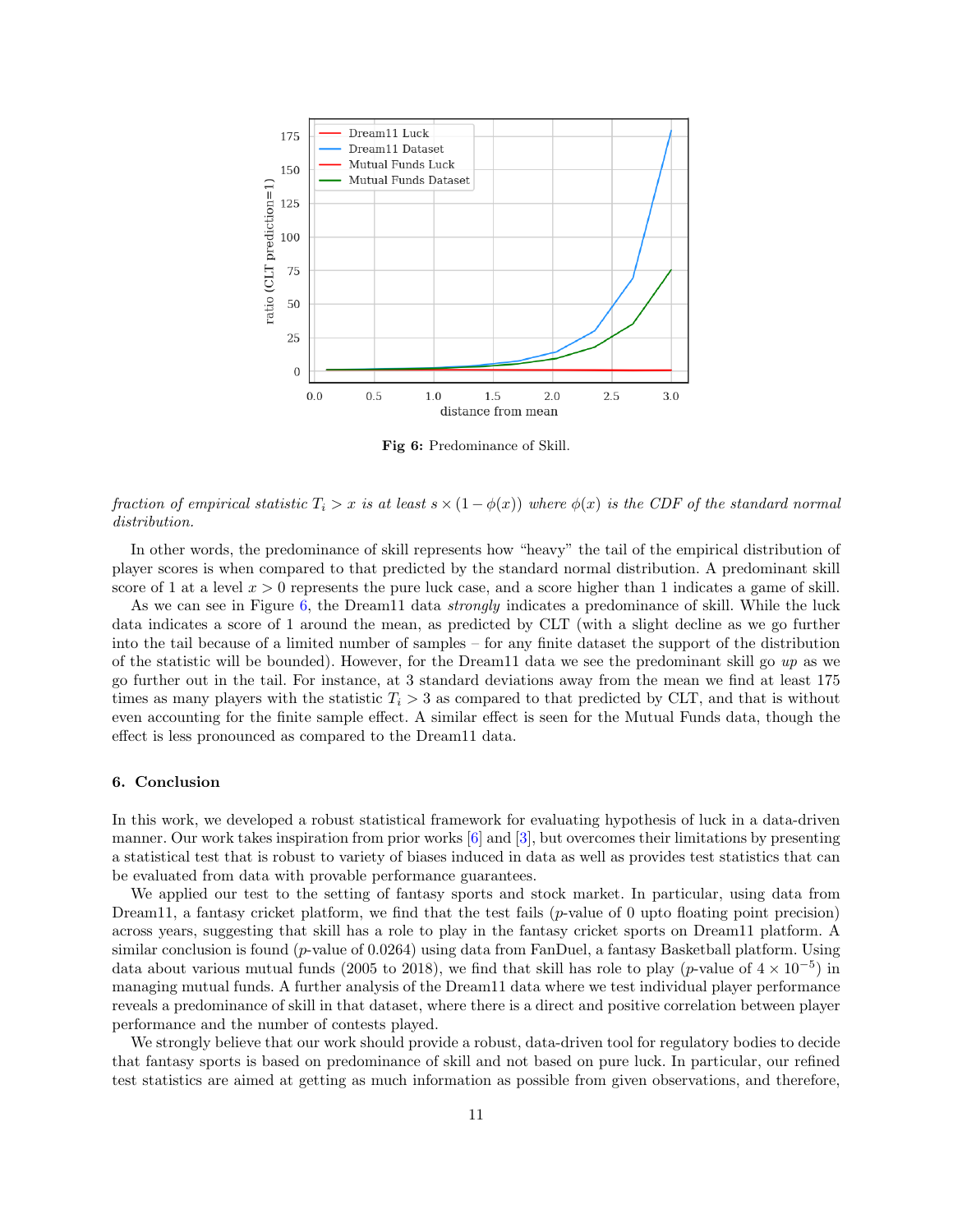of particular use when the regulatory body needs to evaluate an emerging format to quickly decide whether to regulate it as gambling or game of skill.

Furthermore,in our analysis of the data, it can be concluded that a users making teams on a fantasy sports platform like Dream11, demonstrate a *higher* range of skill than what is required by a mutual fund manager to manage a mutual fund portfolio.

#### Acknowledgements

Devavrat Shah would like to thank Peko Hosoi for inspiring this work, numerous fruitful conversations as well as help in obtaining the FanDuel Fantasy dataset. Vishal Misra and Devavrat Shah would like to thank Dream11, Inc. for making the Fantasy dataset available for this work as well as to the broader research community. We would like to acknowledge help of Michael Fleder in obtaining Mutual Fund dataset. We thank Anuran Mankur for carefully reading the earlier draft and providing feedback to improve readability. This work was supported in parts by NSF TRIPODS Phase I project, NSF CNS project, NSF CMMI-1462158 project, NSF CMMI-1634259 project and IDSS MicroMasters Post-doctoral Fellowship. Vishal Misra and Devavrat Shah are technical advisors to Dream11, Inc. since January 2019.

# References

- [1] DURRETT, R. (2019). Probability: theory and examples **49**. Cambridge university press.
- <span id="page-11-9"></span>[2] Efron, B. and Tibshirani, R. J. (1994). An introduction to the bootstrap. CRC press.
- <span id="page-11-5"></span>[3] GETTY, D., LI, H., YANO, M., GAO, C. and HOSOI, A. (2018). Luck and the Law: Quantifying Chance in Fantasy Sports and Other Contests. SIAM Review 60 869-887.
- [4] HALL, P. and HEYDE, C. C. (2014). *Martingale limit theory and its application*. Academic press.
- <span id="page-11-11"></span>[5] HOEFFDING, W. (1963). Probability inequalities for sums of bounded random variables. Journal of the American Statistical Association 58 13-30.
- <span id="page-11-4"></span>[6] LEVITT, S. D., MILES, T. J. and ROSENFIELD, A. M. (2012). Is Texas Hold'Em a Game of Chance – A Legal and Economic Analysis. Geo. LJ 101 581.
- [7] Von Neumann, J. (1951). Various techniques used in connection with random digits. Appl. Math Ser 12 5.
- <span id="page-11-0"></span>[8] Fantasy Sports Trade Association. A Middleton, Wisconsin-based trade group representing the fantasy sports and gaming industries.
- <span id="page-11-1"></span>[9] Unlawful Internet Gambling Enforcement Act of 2006. The Unlawful Internet Gambling Enforcement Act of 2006 is United States legislation regulating online gambling.
- <span id="page-11-2"></span>[10] K.R. Lakshmanan v. State of Tamil Nadu AIR 1996 SC 1153. A game of skill, on the other hand although the element of chance necessarily cannot be entirely eliminated, is one in which success depends principally upon the superior knowledge, training, attention, experience and adroitness of the player.
- <span id="page-11-3"></span>[11] Fantasy Cricket Legality in India. Fantasy cricket is classified as a "game of skill", similar to fantasy sports in the United States. Fantasy Cricket for Cash is at the hub of three dynamic industry spokes ? Internet, gaming and cricket.
- <span id="page-11-6"></span>[12] Dream11, Inc. A fantasy sports platform that allowed millions of cricket fans in the country to finally have their own teams, albeit virtual!
- <span id="page-11-7"></span>[13] FanDuel, Inc. A daily fantasy sports provider from the United States and bookmaker based in New York City.
- <span id="page-11-8"></span>[14] Wharton Research Data Services. WRDS provides the leading business intelligence, data analytics, and research platform to global institutions.
- <span id="page-11-10"></span>[15] CRSP Survivor-Bias-Free US Mutual Funds. The CRSP Survivor-Bias-Free US Mutual Fund Database serves as a foundation for research and benchmarking for this asset class.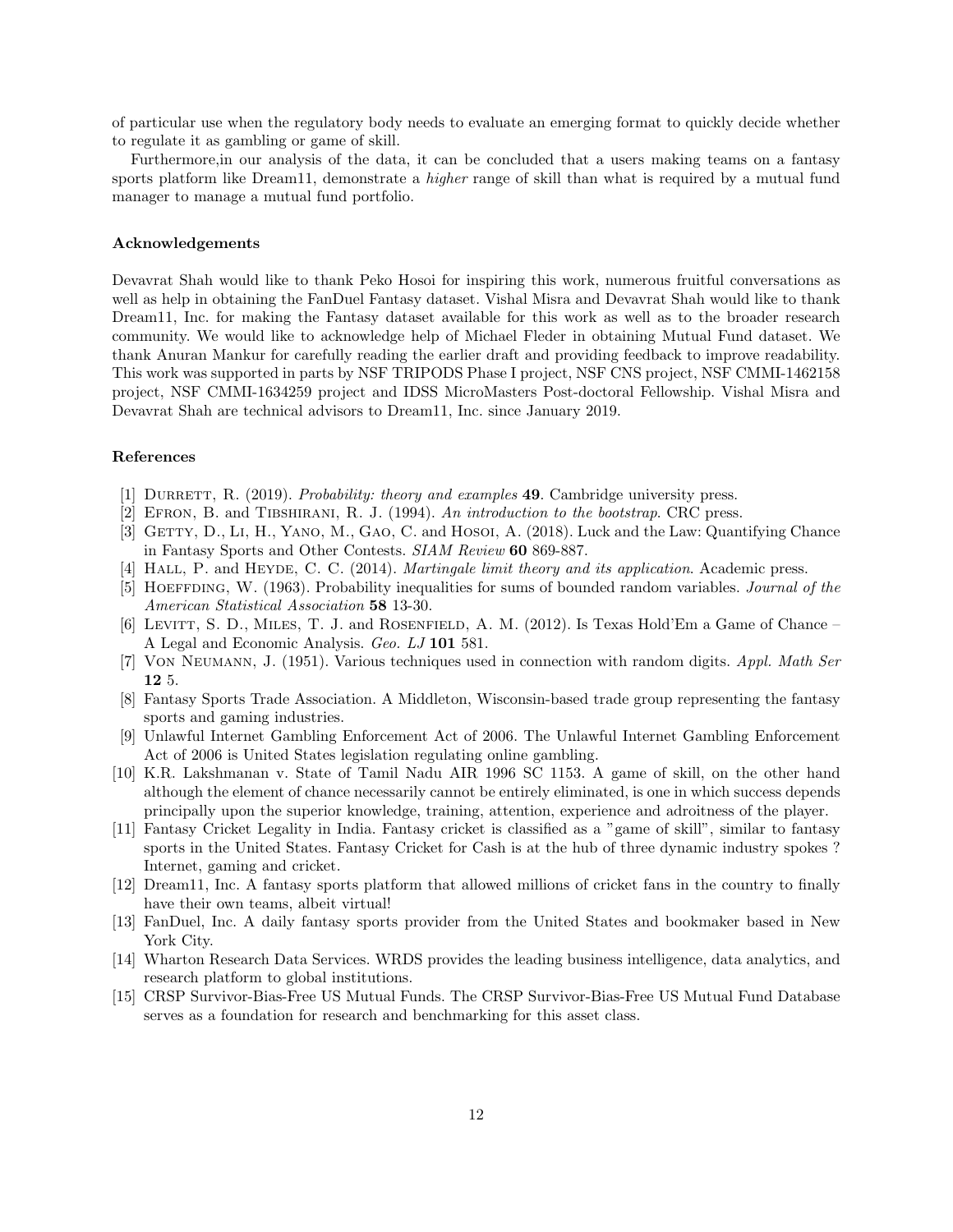# Appendix

# Appendix B: Proofs

**Proof of Proposition [2.1.](#page-3-1)** Under the hypothesis of luck as defined in Definition [2.1,](#page-2-1) for any  $i \in [M]$ ,  $\sigma^{(i)}$ is equally likely to be any of the  $m_i!$  permutations. Therefore, when restricted to any  $\ell \neq \ell' \in [m_i]$  with  $\ell < \ell', \sigma^{(i)}(\ell) < \sigma^{(i)}(\ell')$  with probability  $\frac{1}{2}$ . Therefore, it follows that  $Z_{\ell,\ell'}^{(i)}$  is a binary random variable with  $\Pr\Bigl(Z_{\ell,\ell'}^{(i)} = 1\Bigr) = \frac{1}{2}.$ 

Under the hypothesis of luck per Definition [2.1,](#page-2-1) the outcomes of two different competitions are independent of each other. Therefore, it follows that  $Z_{\ell,\ell'}^{(i)}$  is independent of all  $Z_{j,j'}^{(i')}$  for  $i' \neq i \in [M]$ .

Finally, when restricted to a specific competition  $i \in [M], Z_{1,2}^{(i)}$  is a Binary random variable with  $Pr(Z_{1,2}^{(i)}=1)=\frac{1}{2}$ . Now given  $Z_{1,2}^{(i)}$ , we know the relative order of  $\sigma_1^{(i)}$  and  $\sigma_2^{(i)}$ . Given this information, the relative order of  $\sigma_3^{(i)}$  with respect to  $\sigma_4^{(i)}$  is equally likely to be smaller or larger than it due to  $\sigma^{(i)}$ being permutation that is distributed uniformly at random over all possible  $m_i!$  possibilities. That is, given  $Z_{1,2}^{(i)}$ ,  $Z_{3,4}^{(i)}$  is still a binary random variable with  $Pr(Z_{3,4}^{(i)} = 1 | Z_{1,2}^{(i)} = 0) = Pr(Z_{3,4}^{(i)} = 1 | Z_{1,2}^{(i)} = 1) = \frac{1}{2}$ . In a similar manner, we can argue that  $Z_{2k-1,k}^{(i)}$  is uniform binary variable independent of  $(Z_{1,2}^{(i)},...,Z_{2k-3,2k-2}^{(i)})$ for all  $2 \leq k \leq \lfloor m_i/2 \rfloor$ . This completes the proof of Proposition [2.1.](#page-3-1)

# Appendix C: Evaluating p-Value of Naive Test Statistic

We present different approaches used in this paper to evaluate the p-value of the naive test statistic.

Using Central Limit Theorem (CLT). Under the null hypothesis of luck,  $T_M^{\text{naive}}(n)$  is a random variable such that  $\mathbb{E}[T_M^{\text{naive}}(n)] = 0$ ,  $\mathbb{E}[(T_M^{\text{naive}})^2(n)] = 1$ . For n large enough, by Central Limit Theorem, we have under the null hypothesis of luck that  $T_M^{\text{naive}}(n) \to \mathcal{N}(0,1)$ , where  $\to$  denotes convergence in distribution and  $\mathcal{N}(0,1)$  denotes the standard Normal or Gaussian distribution with mean 0 and variance 1. Given this, we propose the following natural rejection criterion using the central limit theorem for the hypothesis of luck.

The luck hypothesis, as defined in [2.1,](#page-2-1) is rejected with p-value  $\alpha \in [0,1]$  if  $\Phi(|T_M^{\text{naive}}(n)|) = 1 - \frac{\alpha}{2}$ .

Using Hoeffding's Inequality. We recall the following probabilistic bound for Binomial random variable.

**Proposition C.1.** For any  $n \geq 1$ , let  $X_1, \ldots, X_n$  be independent and identically distributed random variables taking values in  $\{0,1\}$  with  $Pr(X_1 = 1) = \frac{1}{2}$ . Then, for  $t \geq 0$ ,

$$
\Pr\left(\left|\frac{1}{n}\sum_{i=1}^{n}X_{i}-\frac{1}{2}\right|>t\right)\leq 2\exp\left(-2nt^{2}\right).
$$

That is,

$$
\Pr\left(|T_M^{\text{naive}}(n)| > t\right) = \Pr\left(\left|\frac{1}{n}\sum_{i=1}^n X_i - \frac{1}{2}\right| > \frac{t}{2\sqrt{n}}\right) \le 2\exp\left(-\frac{t^2}{2}\right).
$$

**Proof.** The proposition follows immediately from the classical Hoeffding's inequality [\[5\]](#page-11-11).

The upper bound in Hoeffding's inequality provides an exact upper bound on the  $p$ -value and therefore the luck hypothesis is rejected with p-value at most equal to

$$
\min\Bigl\{1,2\cdot\exp\Bigl(-\frac{(T_M^{\rm naive}(n))^2}{2}\Bigr)\Bigr\}.
$$